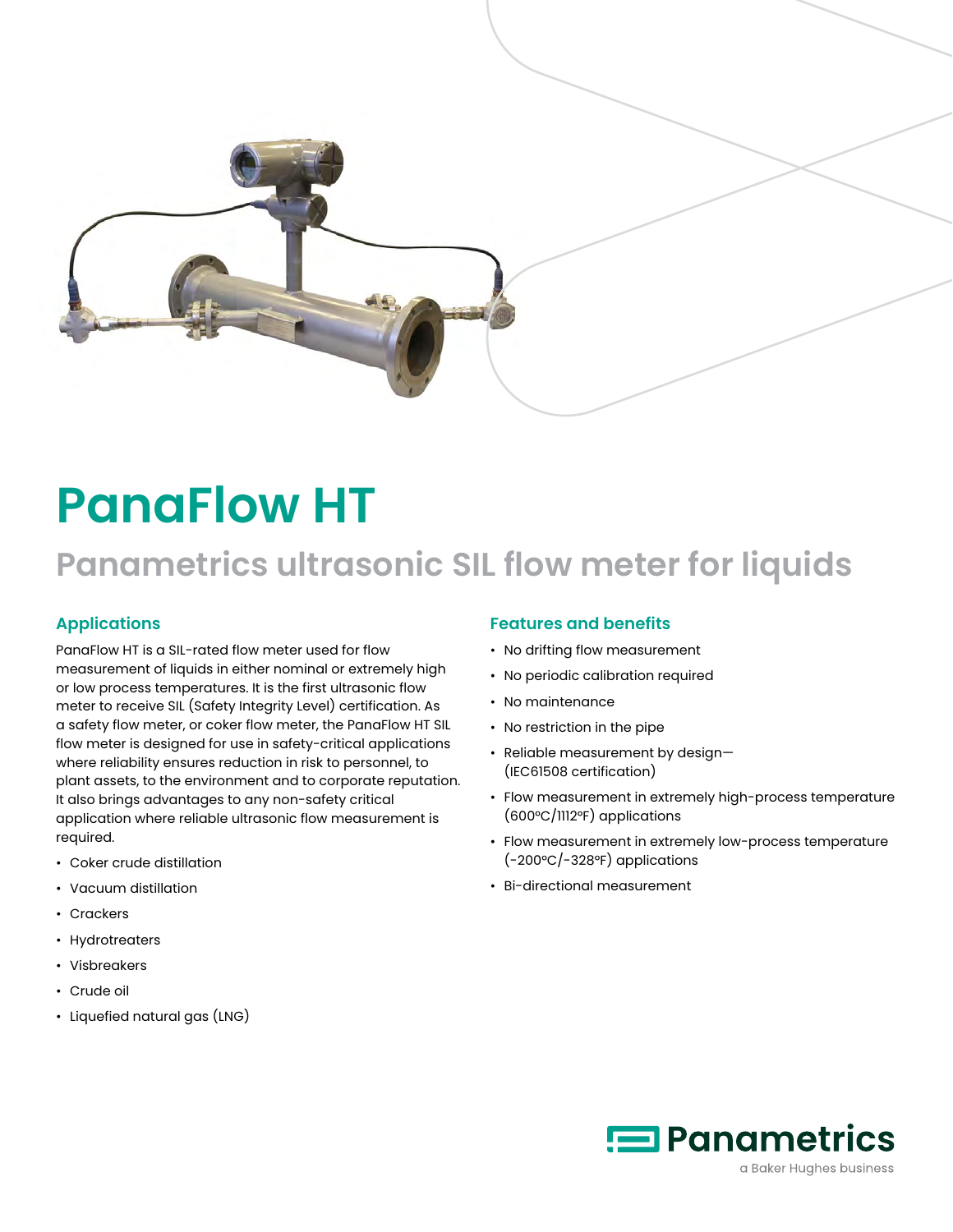#### **PanaFlow gives you confidence in your flow measurement**

PanaFlow HT is a wetted ultrasonic flow meter that is SIL certified (IEC61508) by design to give you confidence in your flow measurement and to provide reliable flow meter operation for both safety and process control systems. It is the first SIL-rated ultrasonic flow meter on the market.

In addition to the peace of mind that SIL certification brings, PanaFlow HT also has all the advantages of ultrasonic flow measurement over other traditional technologies—no measurement drifting, no periodic calibration requirement, no restriction in the pipe, minimal pressure drop, no maintenance, and no moving parts.

#### **Fast and easy installation**

Wetted systems typically provide higher accuracy than clamp-on systems, but installation can be complicated and difficult. If these systems are not installed with precision and close attention to detail, reliability and accuracy may not meet the product specifications. With the PanaFlow HT system, we do the assembly work at the factory. The necessary components are already installed, so all you need to do is bolt the end flanges into place.

#### **Transit-time flow measurement**

In this measurement method, two transducers serve as both ultrasonic signal generators and receivers. They are in acoustic communication with each other, meaning that the second transducer can receive ultrasonic signals transmitted by the first transducer and vice versa.

In operation, each transducer functions as a transmitter, generating a certain number of acoustic pulses, and then as a receiver for an identical number of pulses. The time interval between transmission and reception of the ultrasonic signals is measured in both directions. When the liquid in the pipe is not flowing, the transit-time downstream equals the transittime upstream. When the liquid is flowing, the transit-time downstream is less than the transit-time upstream.

The difference between the downstream and upstream transit times is proportional to the velocity of the flowing liquid, and its sign indicates the direction of flow.



### **Active temperature compensation**

Ultrasonic flow meters use transit time to determine the liquid or gas flow in a pipeline. Measured transit time consists not only of the time the ultrasonic signal spends in a fluid, but also of a portion of "dead time," which is the time that the electrical signal is converted into an acoustical signal and the time the acoustic signal travels inside the buffer. To allow for the utmost accuracy, PanaFlow HT uses pulse echo technique to actively measure the dead time. By sending a pulse and measuring its reflection, the dead time is measured in real time rather than using a preset value. As a result of this GE invention, PanaFlow HT maintains its accuracy as process temperature conditions dynamically change.

#### **What is the PanaFlow HT system?**

The PanaFlow HT system consists of the new XMT900 electronics, BWT transducer system, and meter body. The Panametrics XMT900 is our latest transmitter and it combines state-of-the-art flow measurement capability with rigorous IEC61508 software and hardware testing. The XMT910 leverages the XMT900 platform with a Foundation Fieldbus output for digital process control.

The Bundle Waveguide Transducer (BWT) system is fieldproven to give accurate, drift-free, obstruction-less flow measurement in the most difficult liquid applications, while allowing access to the transducers at any time. The system consists of buffer assemblies and transducers.

The buffer assemblies use waveguide bundles to efficiently concentrate a greater amount of the transducer ultrasonic signal into the process. At the same time, the bundles act as buffers to protect the transducers from extreme temperatures to ensure their unlimited life. This innovative design greatly expands the range of possible applications. The ultrasonic signal transmitted through the buffer assemblies is powerful enough to penetrate all liquids, including high-viscosity, high–molecular weight liquids and liquids. The meter body comes in various configurations for pipe sizes up to 16 in (400 mm) standard and up to 36 in (900m) upon request. Also, the meter body is available in several materials and finishes.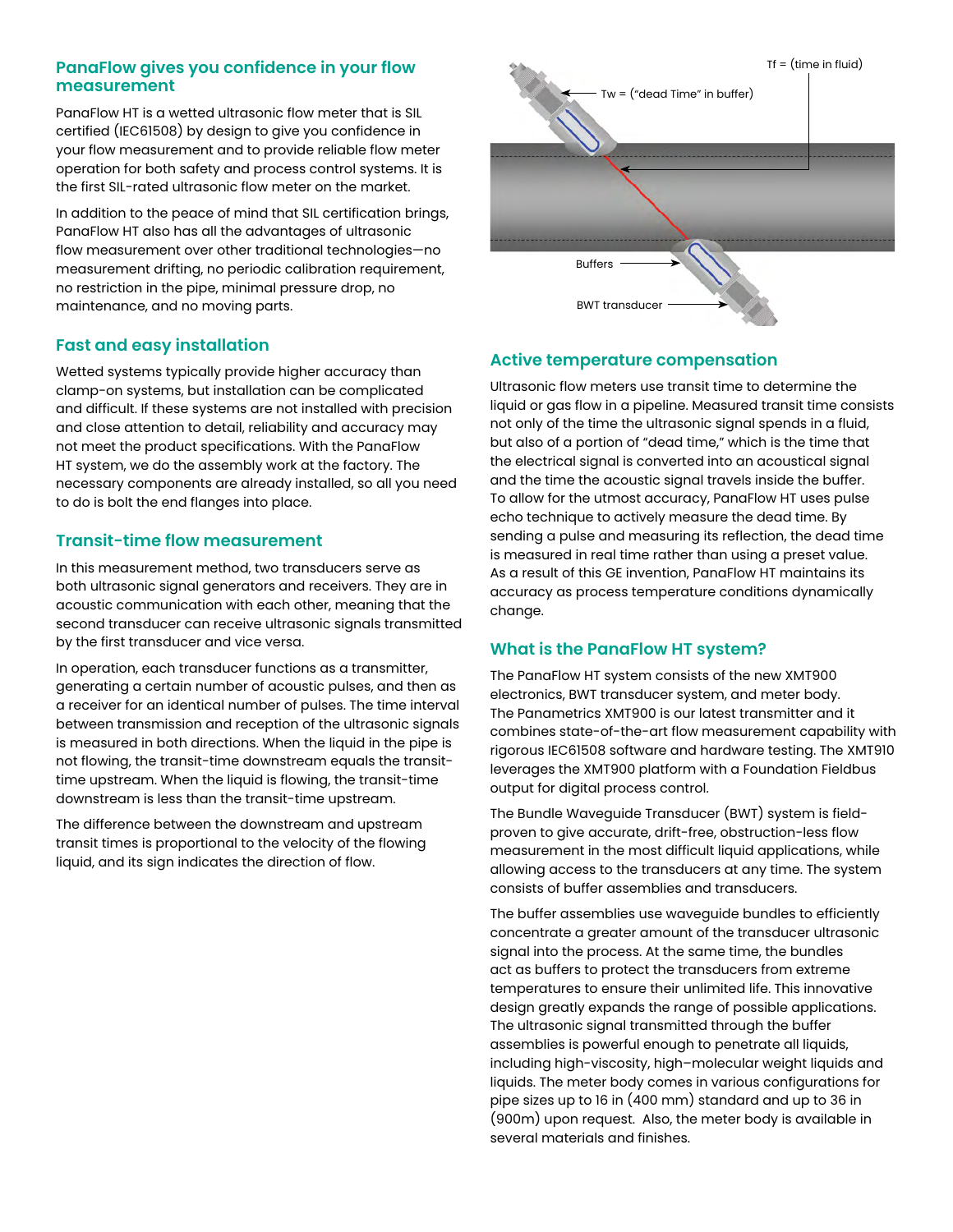#### **Safety terminology**

**Overall safety** is defined as the freedom from unacceptable risk of physical injury or of damage to the health of people, either directly, or indirectly as a result of damage to property or to the environment.

**Functional safety** is the dependency on a system or piece of equipment under control to operate correctly and it is just one part of overall safety.

The goal of functional safety is to design, build, operate, and maintain systems in such a way as to prevent dangerous failures, or at the very least, to control them when they arise.

A risk-based approach must be used to determine the required performance of safety systems.



#### **IEC61508 standards**

The common use of electronic control systems and their impact on equipment safety led to the development of the IEC 61508 family of standards, which focuses on the functional safety of electrical/electronic/programmable safety-related systems.

These international standards, introduced in 1998, led to the development of further standards (IEC61511 for Process Industry, as an example).



## **Safety Instrumented System (SIS)**

A Safety Instrumented System (or Safety Related System per IEC61508) is used to implement one or more Safety Instrumented Functions (SIFs).

SIF refers to a specific single set of actions and the corresponding equipment needed to identify a single hazard and act to return a system to a safe state. In a typical SIF, sensors identify a hazard, a logic solver determines the appropriate action, and final elements perform the actions.



SIS automatically takes an industrial process to a safe state when specified conditions are violated. It permits a process to move forward in safe manner when specified conditions allow.

#### **How does PanaFlow HT fit with functional safety?**

PanaFlow HT is a SIL2 ultrasonic flow meter (sensor) with the capability of a SIL3 system achievable in a redundant design configuration.

It is IEC61508 certified through a complete design validation from a third party organization. By achieving a third party certification, we have proven the required design rigor through the product safety lifecycle and functional safety management. This rigor makes PanaFlow HT the optimal ultrasonic flow meter for your safety or process control system.

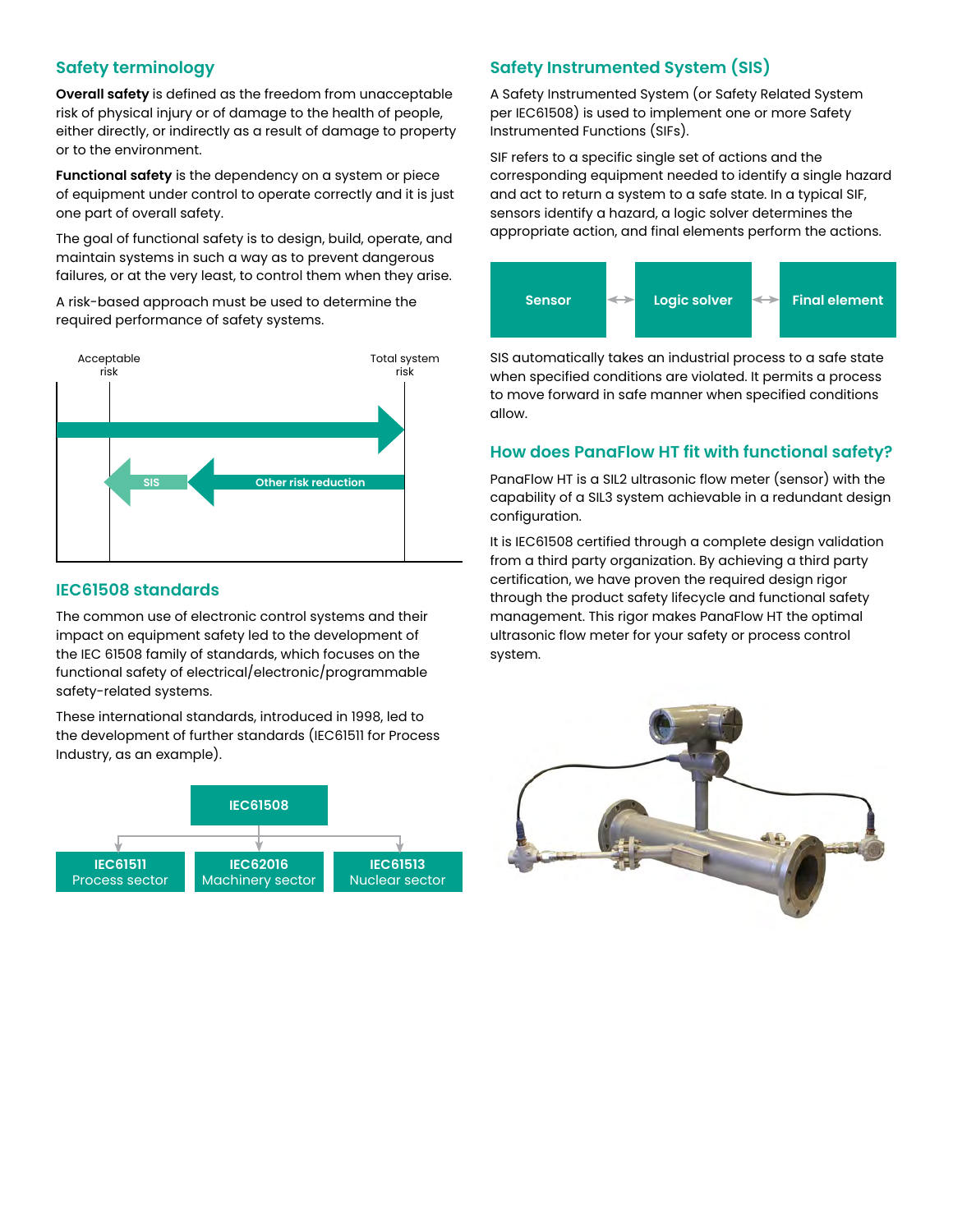## **Overall operation and performance**

#### **Fluid types**

Liquids: acoustically conductive fluids, including most clean liquids, and many liquids with small amounts of entrained solids or gas bubbles

#### **Flow measurement**

Patented Correlation Transit-Time™ mode

#### **Meter sizes**

3 in to 16 in (80 mm to 600 mm) standard Optional: sizes up to 36 in (900 mm) are available upon request

#### **Accuracy**

±0.5% of reading 3 in to 4 in (80 mm to 100 mm) meter sizes, range: 7 to 40 ft/s (2.13 to 12.19 m/s)

6 in to 36 in (150 mm to 900 mm) meter sizes, range: 3 to 40 ft/s (0.91 to 12.19 m/s)

±0.9% of reading 3 in to 4 in (80 mm to 100 mm) meter sizes, range: 3 to 7 ft/s (0.91 to 2.13 m/s)

Final installation assumes a fully developed flow profile (typically 10 diameters upstream and 5 diameters downstream of straight pipe run) and single phase fluids. Applications with piping arrangements that induce swirl (e.g., two out-of-plane elbows) may require additional straight run or flow conditioning.

Larger meter sizes are available upon request.

#### **Repeatability**

±0.25% of reading 3 in to 4 in (80 mm to 100 mm) meter sizes, range: 7 to 40 ft/s (2.13 to 12.19 m/s)

6 in to 36 in (150 mm to 900 mm) meter sizes, range: 3 to 40 ft/s (0.91 to 12.19 m/s)

±0.5% of reading 3 in to 4 in (80 mm to 100 mm) meter sizes, range: 3 to 7 ft/s (0.91 to 2.13 m/s)

#### **Range (bidirectional)**

0.1 to 40 ft/s (0.03 to 12.19 m/s)

#### **Rangeability (overall)**

400:1

#### **SIL certification**

IEC61508 certified SIL2 certification with single design system SIL3 certification with redundant design system

#### **Configurations**

Z1H (single path) Z2H (dual path) R2H (redundant dual path staggered with two electronics) Optional: Alternative redundant path configurations (R3H or R4H) and designs are available upon request

### **Meter body/transducer**

#### **Meter body materials**

Carbon steel (ASTM A106 Gr. B - ASTM A105) Stainless steel (ASTM A312 Gr 316/316L - A182 Gr. 316/316L) 9Cr-1Mo (ASTM A335 Gr. P9 - ASTM A182 Gr. F9)

Optional: other materials available upon request

#### **Transducer system and material**

Bundle Waveguide Technology™ (BWT) System transducer and holder

316L stainless steel

Optional: Other alternative buffer materials are available upon request

#### **Transducer temperature ranges**

Normal temperatures: -310°F to 600°F (-190°C to 315°C) Liquids, high temperatures: –310°F to 1112°F (–190°C to 600°C)

#### **Pressure range**

Up to ANSI 600 class pressure rating based on material of construction

Optional: Up to ANSI 2500 class maximum allowable flange operating pressure at temperature in either ANSI or DIN designs

#### **Transducer classifications**

Explosion-proof Class I, Division 1, Groups B, C, & D ATEX: Flameproof II 2 G Ex d IIC T6 IECEx: Flameproof Ex d IIC T6



Bundle Waveguide Technology™ system, FTPA normal and high temperature buffers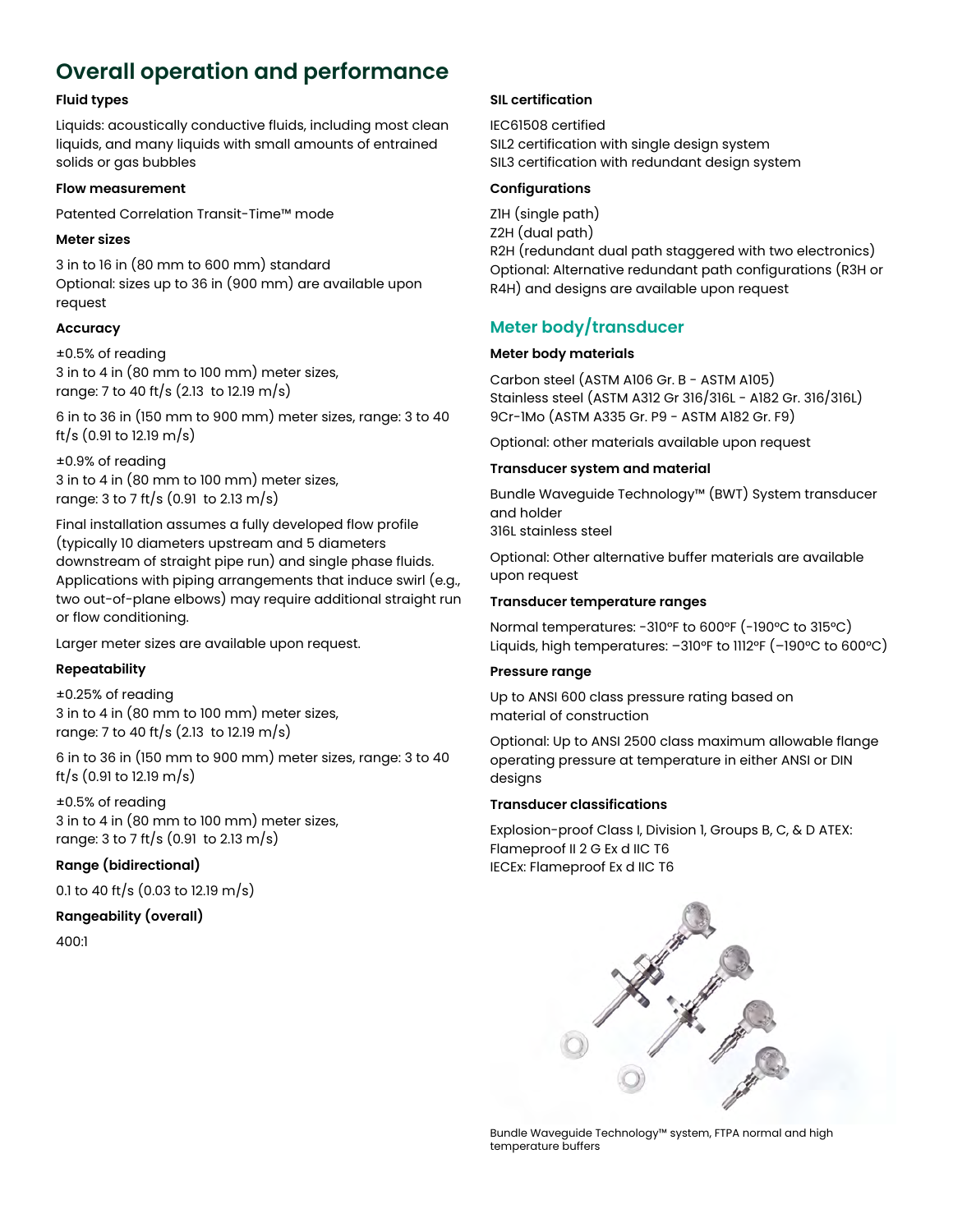## **Electronics**

#### **Enclosures**

Epoxy coated, copper free, aluminum, weatherproof (IP67)

#### **Electronics certifications**

Explosion-proof Class I, Division 1, Groups B, C, and D ATEX - Flameproof II 2 G Ex d IIC T6 Gb IECEx - Flameproof Ex d IIC T6 Gb ROHS compliance (Category 9 exemption) CE WEEE compliance

#### **Electronics mounting**

Local mounting (on meter body) Remote mounting (up to 100 ft/30.4 m)

#### **Channels**

One or two (two channels for two-path averaging)

#### **Display languages**

English

#### **Keypad**

Built-in magnetic, six-button keypad, for full functionality operation

#### **Inputs/outputs**

#### **XMT900**

Option A: One analog/SIL output with HART, two digital\* outputs, service/Modbus(RS485) output

Option B: One analog/SIL output with HART, one additional analog (4-20mA) output, two digital\* outputs, service/ Modbus (RS485) output

#### **XMT910**

Option F: One Foundation Fieldbus output, and one service/ Modbus (RS485) output (not SIL certified)

\*Digital outputs are programmable as either pulse, frequency, alarm, or control outputs Analog outputs are NAMUR NE43 compliant

#### **Power supplies**

Standard: 100-240 VAC (50/60 Hz) Optional: 12-28 VDC

#### **Wiring connection**

¾" NPT M20

#### **Operating temperature**

-40°F to 140°F (-40°C to +60°C)

#### **Storage temperature**

-40°F to 158°F (–40°C to 70°C)

#### **Data logging**

XMT900/XMT910 meter logging Vitality software logging



Panametrics XMT900/XMT910 transmitter

#### **Transducer cables**

**Integrated cables:** armored cable with certified cable glands or potted mineral insulated cable

**Remote cables:** armored cable with certified cable glands or no cable glands (no cable glands requires conduit or other means to meet local area code)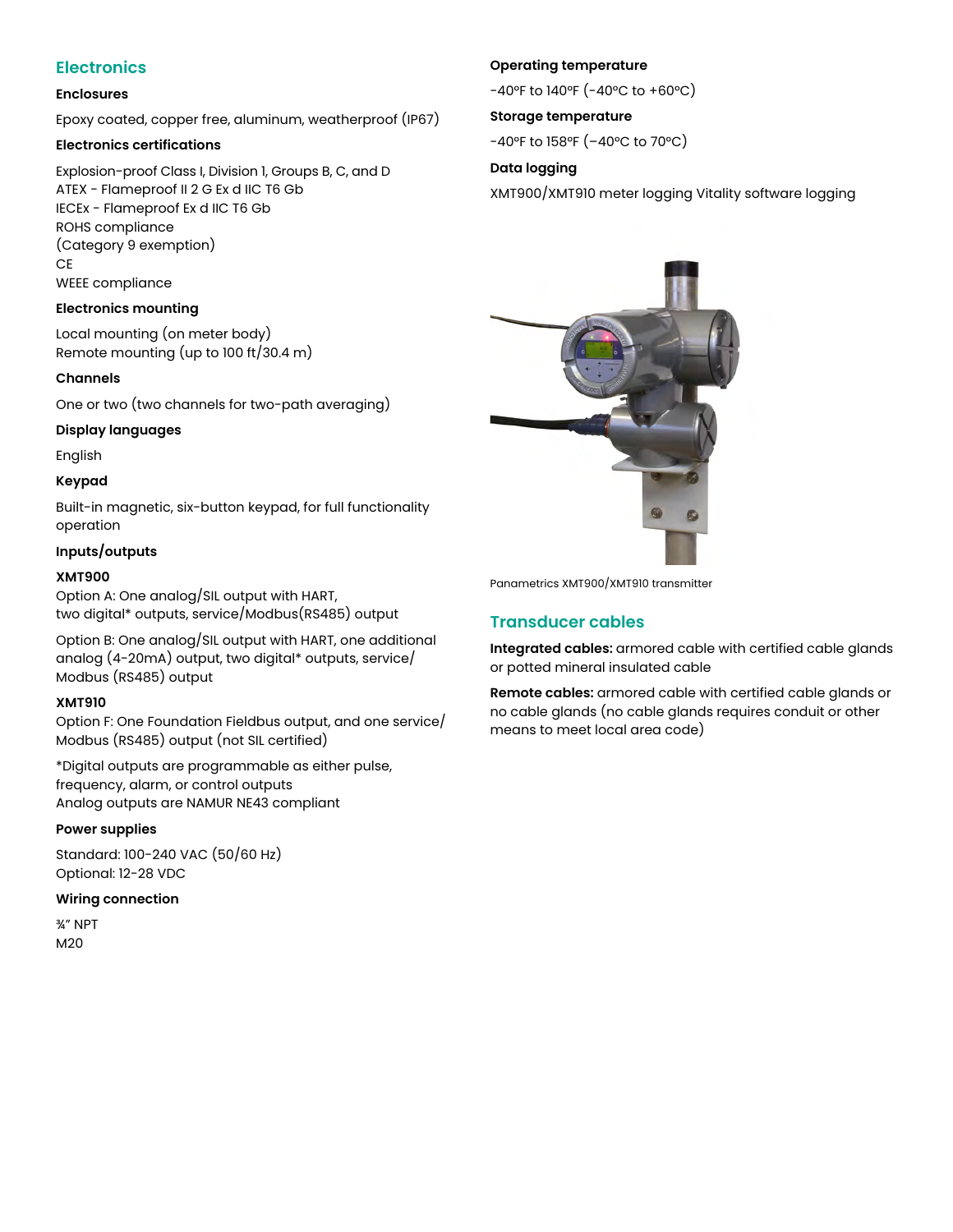## **Ordering information**

| $H = -1$<br>$\mathbf{L}$ .<br>$\mathsf{M}% _{T}=\mathsf{M}_{T}\!\left( a,b\right) ,\ \mathsf{M}_{T}=\mathsf{M}_{T}\!\left( a,b\right) ,$<br>$\mathsf{N}$<br>$0 - 1$<br>$\mathbf{z}$<br>$\sim$<br>$\mathbf{B}$<br>$\mathbf{c}$<br>D<br>E.<br>F.<br>G<br>$\mathbf{I}$<br>$\mathbf{J}$<br>$\,$ K<br>$\sim 100$<br>A<br><b>State State</b> |                                                                                                                                                     |
|----------------------------------------------------------------------------------------------------------------------------------------------------------------------------------------------------------------------------------------------------------------------------------------------------------------------------------------|-----------------------------------------------------------------------------------------------------------------------------------------------------|
|                                                                                                                                                                                                                                                                                                                                        | Model                                                                                                                                               |
| PF9-Z1H                                                                                                                                                                                                                                                                                                                                | Single path, single traverse design                                                                                                                 |
| PF9-Z2H                                                                                                                                                                                                                                                                                                                                | Dual path, single traverse design                                                                                                                   |
| PF9-R2H                                                                                                                                                                                                                                                                                                                                | Redundant dual path, staggered, single traverse, two electronics design                                                                             |
|                                                                                                                                                                                                                                                                                                                                        | Meter body size                                                                                                                                     |
| 03                                                                                                                                                                                                                                                                                                                                     | 3in (80mm) meter body                                                                                                                               |
| 04                                                                                                                                                                                                                                                                                                                                     | 4in (100mm) meter body                                                                                                                              |
| 06                                                                                                                                                                                                                                                                                                                                     | 6in (150mm) meter body                                                                                                                              |
| 08                                                                                                                                                                                                                                                                                                                                     | 8in (200mm) meter body                                                                                                                              |
| 10                                                                                                                                                                                                                                                                                                                                     | 10in (250mm) meter body                                                                                                                             |
| 12                                                                                                                                                                                                                                                                                                                                     | 12in (300mm) meter body                                                                                                                             |
| 14                                                                                                                                                                                                                                                                                                                                     | 14in (350mm) meter body                                                                                                                             |
| 16                                                                                                                                                                                                                                                                                                                                     | 16in (400mm) meter body                                                                                                                             |
|                                                                                                                                                                                                                                                                                                                                        | Meter body schedule and flange rating                                                                                                               |
| А                                                                                                                                                                                                                                                                                                                                      | ANSI 150# RF (WN) process flange with standard schedule                                                                                             |
| В                                                                                                                                                                                                                                                                                                                                      | ANSI 300# RF (WN) process flange with XS schedule                                                                                                   |
| С                                                                                                                                                                                                                                                                                                                                      | ANSI 600# RF (WN) process flange with XS schedule                                                                                                   |
|                                                                                                                                                                                                                                                                                                                                        | Meter body material                                                                                                                                 |
| CS                                                                                                                                                                                                                                                                                                                                     | Carbon steel meter body (ASTM A106 Gr. B - ASTM A105)                                                                                               |
| S <sub>6</sub>                                                                                                                                                                                                                                                                                                                         | 316 stainless steel meter body (ASTM A312 Gr 316 - A182 Gr. 316)                                                                                    |
| 9C                                                                                                                                                                                                                                                                                                                                     | 9Cr-1Mo meter body (ASTM A335 Gr. P9 - ASTM A182 Gr. F9)                                                                                            |
|                                                                                                                                                                                                                                                                                                                                        | Design criteria                                                                                                                                     |
| А                                                                                                                                                                                                                                                                                                                                      | ASME B31.3 and designed to NACE MR0103                                                                                                              |
| P                                                                                                                                                                                                                                                                                                                                      | PED compliant and designed to NACE MR0103                                                                                                           |
| C                                                                                                                                                                                                                                                                                                                                      | ASME B31.3, CRN registered, and designed to NACE MR0103                                                                                             |
|                                                                                                                                                                                                                                                                                                                                        | Paint                                                                                                                                               |
| A                                                                                                                                                                                                                                                                                                                                      | No paint (recommended for stainless steel meters only)                                                                                              |
| B<br>C                                                                                                                                                                                                                                                                                                                                 | High temperature primer (maximum temperature 750°F (400°C)<br>Standard gray expoxy paint (maximum temperature 450°F (230°C)                         |
|                                                                                                                                                                                                                                                                                                                                        | <b>NDE</b>                                                                                                                                          |
| 1                                                                                                                                                                                                                                                                                                                                      | NDE testing: MPI, X-ray, and hydrostatic                                                                                                            |
| $\overline{2}$                                                                                                                                                                                                                                                                                                                         | NDE testing: MPI, X-ray, hydrostatic, and positive material inspection                                                                              |
| 3                                                                                                                                                                                                                                                                                                                                      | NDE testing: LPI, X-ray, and hydrostatic                                                                                                            |
| $\overline{a}$                                                                                                                                                                                                                                                                                                                         | NDE testing: LPI, X-ray, hydrostatic, and positive material inspection                                                                              |
|                                                                                                                                                                                                                                                                                                                                        | <b>Electronics mounting</b>                                                                                                                         |
| L                                                                                                                                                                                                                                                                                                                                      | Local mounting of electronics                                                                                                                       |
| R25                                                                                                                                                                                                                                                                                                                                    | Remote mounting of electronics with 25 feet of cable                                                                                                |
| <b>R50</b>                                                                                                                                                                                                                                                                                                                             | Remote mounting of electronics with 50 feet of cable                                                                                                |
| <b>R100</b>                                                                                                                                                                                                                                                                                                                            | Remote mounting of electronics with 100 feet of cable                                                                                               |
|                                                                                                                                                                                                                                                                                                                                        | <b>Enclosure</b>                                                                                                                                    |
| $\mathbf{1}$                                                                                                                                                                                                                                                                                                                           | Epoxy coated aluminum enclosure (IP67)                                                                                                              |
|                                                                                                                                                                                                                                                                                                                                        | Connections                                                                                                                                         |
| $\mathbf{1}$                                                                                                                                                                                                                                                                                                                           | $3/4"$ NPT                                                                                                                                          |
| $\overline{2}$                                                                                                                                                                                                                                                                                                                         | M20                                                                                                                                                 |
|                                                                                                                                                                                                                                                                                                                                        | Power                                                                                                                                               |
| 1                                                                                                                                                                                                                                                                                                                                      | 100-240 VAC                                                                                                                                         |
| $\overline{2}$                                                                                                                                                                                                                                                                                                                         | 12-28 VDC                                                                                                                                           |
|                                                                                                                                                                                                                                                                                                                                        | <b>Display option</b>                                                                                                                               |
| 1                                                                                                                                                                                                                                                                                                                                      | Local display                                                                                                                                       |
|                                                                                                                                                                                                                                                                                                                                        | Communication                                                                                                                                       |
| А<br>В                                                                                                                                                                                                                                                                                                                                 | One SIL rated analog/HART output, two digital outputs (XMT900)<br>One SIL rated analog/HART output, one analog output, two digital outputs (XMT900) |
| F                                                                                                                                                                                                                                                                                                                                      | One Foundation Fieldbus output (not SIL certified -- XMT910)                                                                                        |
|                                                                                                                                                                                                                                                                                                                                        | <b>Transducers/buffers</b>                                                                                                                          |
| $\mathbf{1}$                                                                                                                                                                                                                                                                                                                           | 0.5 MHz high temperature BWT/FTPA transducer system (-200 to 600 deg C)                                                                             |
| 3                                                                                                                                                                                                                                                                                                                                      | 0.5 MHz normal temperature BWT/FTPA transducer system (-200 to 315 deg C)                                                                           |
|                                                                                                                                                                                                                                                                                                                                        | <b>System rating</b>                                                                                                                                |
| А                                                                                                                                                                                                                                                                                                                                      | Explosion-proof enclosure, Class I, Div I, Group B, C, & D (CSA / FM)                                                                               |
| E                                                                                                                                                                                                                                                                                                                                      | Flameproof enclosure, II 2 G EEx d II C T6 Gb (ATEX)                                                                                                |
| F                                                                                                                                                                                                                                                                                                                                      | Flameproof stainless steel enclosure, II 2 G EEx d II C T6 Gb(ATEX)                                                                                 |
| $\mathbf{I}$                                                                                                                                                                                                                                                                                                                           | Flameproof enclosure, Ex d II C T6 Gb (IECEx)                                                                                                       |
|                                                                                                                                                                                                                                                                                                                                        | <b>Specials</b>                                                                                                                                     |
| 0                                                                                                                                                                                                                                                                                                                                      | None                                                                                                                                                |
|                                                                                                                                                                                                                                                                                                                                        | S Special                                                                                                                                           |
|                                                                                                                                                                                                                                                                                                                                        |                                                                                                                                                     |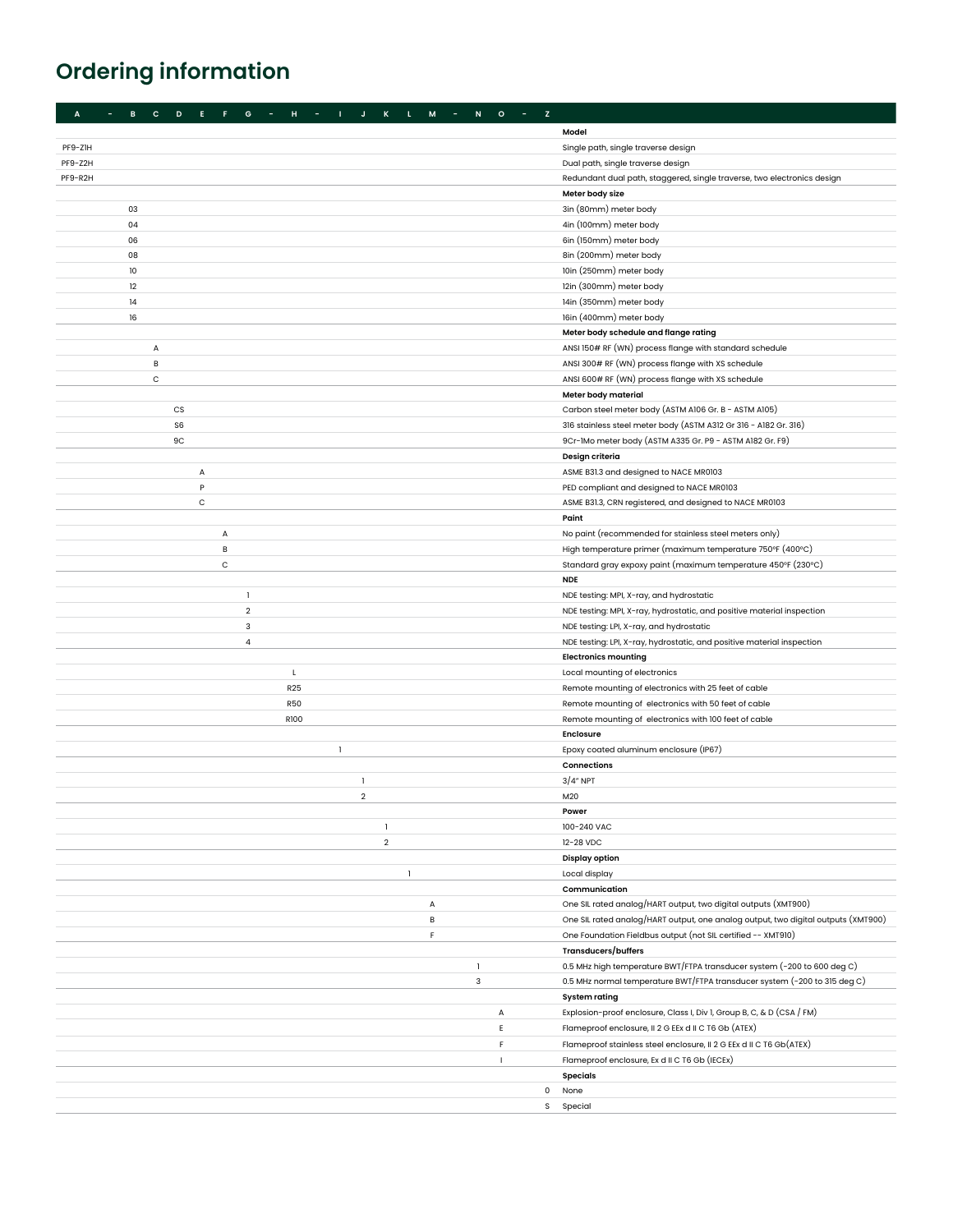## **Z1H design**

| Configuration | Nominal pipe size<br>(in) | FTF length<br>in $(mm)$ | Width<br>in $(mm)$ | Height (local)<br>in $(mm)$ | Height (remote)<br>in $(mm)$ | <b>Mass</b><br>Ibs (kgs) |
|---------------|---------------------------|-------------------------|--------------------|-----------------------------|------------------------------|--------------------------|
| ZIH           | 3                         | 30 (762)                | 40 (1016)          | 27 (686)                    | 20(508)                      | 143 (65)                 |
|               | 4                         | 30 (762)                | 41 (1042)          | 28 (712)                    | 22 (559)                     | 191 (87)                 |
|               | 6                         | 36 (915)                | 43 (1093)          | 31(788)                     | 25 (635)                     | 250 (113)                |
|               | 8                         | 36 (915)                | 45 (1143)          | 33 (839)                    | 27 (686)                     | 420 (191)                |
|               | 10                        | 42 (1067)               | 47 (1194)          | 36 (915)                    | 30 (762)                     | 615 (279)                |
|               | 12                        | 42 (1067)               | 49 (1245)          | 38 (966)                    | 32 (813)                     | 649 (294)                |
|               | 14                        | 48 (1220)               | 51 (1296)          | 40 (1016)                   | 33 (839)                     | 849 (385)                |
|               | 16                        | 54 (1372)               | 53 (1347)          | 42 (1067)                   | 36 (915)                     | 1133 (514)               |



## **Z2H design**

| Configuration   | Nominal pipe size<br>(in) | FTF length<br>in $(mm)$ | Width<br>in $(mm)$ | Height (local)<br>in $(mm)$ | Height (remote)<br>in $(mm)$ | <b>Mass</b><br>Ibs (kgs) |
|-----------------|---------------------------|-------------------------|--------------------|-----------------------------|------------------------------|--------------------------|
| Z <sub>2H</sub> | 6                         | 42 (1067)               | 41 (1042)          | 35 (889)                    | 29 (737)                     | 352 (160)                |
|                 | 8                         | 42 (1067)               | 43 (1093)          | 36 (915)                    | 30(762)                      | 484 (220)                |
|                 | 10                        | 48 (1220)               | 45 (1143)          | 38 (966)                    | 32 (813)                     | 676 (307)                |
|                 | 12                        | 48 (1220)               | 47 (1194)          | 39 (991)                    | 33 (839)                     | 802 (364)                |
|                 | 14                        | 54 (1372)               | 48 (1220)          | 40 (1016)                   | 34 (864)                     | 911(413)                 |
|                 | 16                        | 54 (1372)               | 49 (1245)          | 42 (1067)                   | 36 (915)                     | 1194 (542)               |